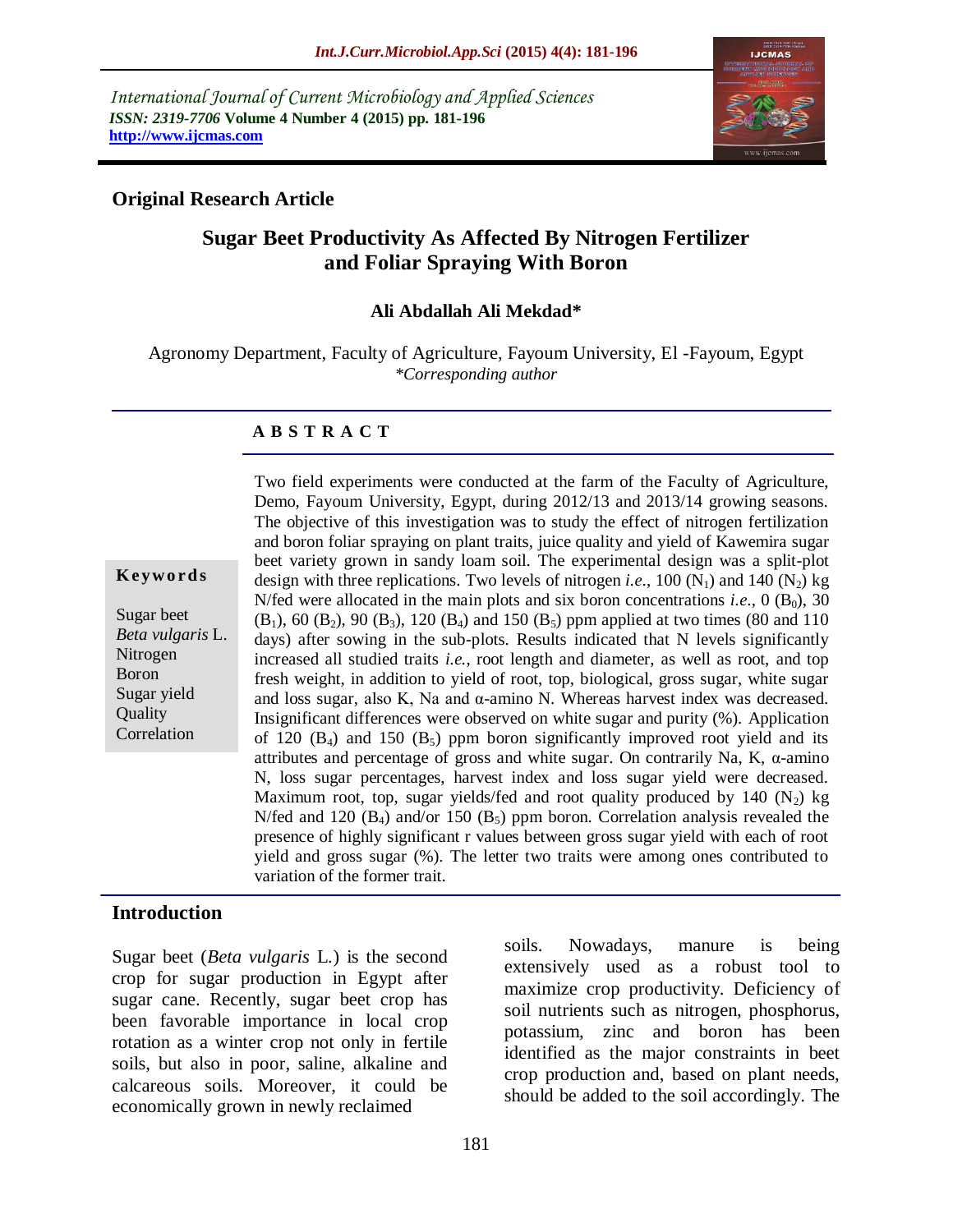availability of micronutrients in the soil can strongly affect the production and quality of sugar beet.

Nitrogen being "the motor of plant growth, while unbalanced and excess will decrease quality of crops particularly storage ability" (FAO and IFA, 2000). Nitrogen fertilizer has a pronounced effect on the growth, physiological and chemical characteristics of the yield and quality of sugar beet. There by, nitrogen fertilization should be managed to produce high root tonnage with high sucrose concentration and purity levels. In this respect, El-Harriri and Gobarah Mirvat (2001) and Nawar and Saleh (2003), found that increasing nitrogen application as soil fertilizer significantly increased length, diameter and weight of roots as well as root, top and sugar yield t/fed. Moreover, impurities in terms of potassium, sodium and  $\alpha$ -amino nitrogen as well as sugar loss in molasses were significantly increases by increasing nitrogen levels (Ramadan *et al.,* 2003).

Foliar spraying of boron found to be increased root yield since roots absorbed boric acid and its uptake depending on soil pH and soil boron content (Gerendas and Sattelmatcher, 1990) due to chloroplast formation and sink limitations (Tersahima and Evans, 1988) and changes in cell wall which affected by boron deficit and led to secondary effects in plant metabolism, development and growth (Loomis and Durst, 1992). Boron is by far the most important trace elements needed for sugar beet because without an adequate supply, the yield and quality of roots is very depressed (Cooke and Scott 1993). Soil application, as well as, a foliar spray of boron were equally effective, hence the root fresh weight, sucrose %, root and top yields significantly increased by increasing boron levels (Jaszczolt, 1998). Barker and Pilbeam (2007)

stated that sugar beet crop has high requirements for boron.

Gobarah Mirvat and Mekki (2005) revealed that application of boron rates from zero up to 1.5 Kg/acre increased root length, diameter and root yield. Moreover, increasing boron fertilizer up to 2.0 Kg/acre resulted in the highest sugar yield (6.611 t/acre). Sucrose and juice purity percentages were also increased by adding higher concentration of boron which might be attributed to decrease Na and K uptake in root juice. Similar results were recorded by Gezgin *et al.* (2001), Dordas *et al.* (2007), Hellal *et al.* (2009) and Kristek *et al.* (2009). Armin and Asgharipour (2012) who indicated that highest root yield and sucrose concentration were obtained by spraying with 12% boric acid. Therefore, the objective of this work aimed to investigate the effect of different nitrogen and boron rates on root yield and quality of Kawemira sugar beet variety.

# **Materials and Methods**

Two field experiments were conducted at the farm of the Faculty of Agriculture, Demo (29°17ˋ N; 30°53ˋ E), Fayoum University, Egypt, during the two successive seasons of 2012/13 and 2013/14. The objective of this investigation was to study the effect of nitrogen and boron fertilizer rates on plant characteristics, juice quality and yield of Kawemira sugar beet variety under sandy loam soil with an electrical conductivity (ECe) of 3.36 (dS/m) and a pH of 7.52. Each experimental basic unit included 5 ridges, 60 cm apart and 3.5 m long, comprising an area of  $10.5 \text{ m}^2$  (1/400) fed). The preceding summer crop was corn (*Zea mays* L.) in both seasons. Experiments were sown on September  $12<sup>th</sup>$  and  $17<sup>th</sup>$  in the first and second seasons, respectively. Sugar beet was hand sown 3-5 balls/hill using dry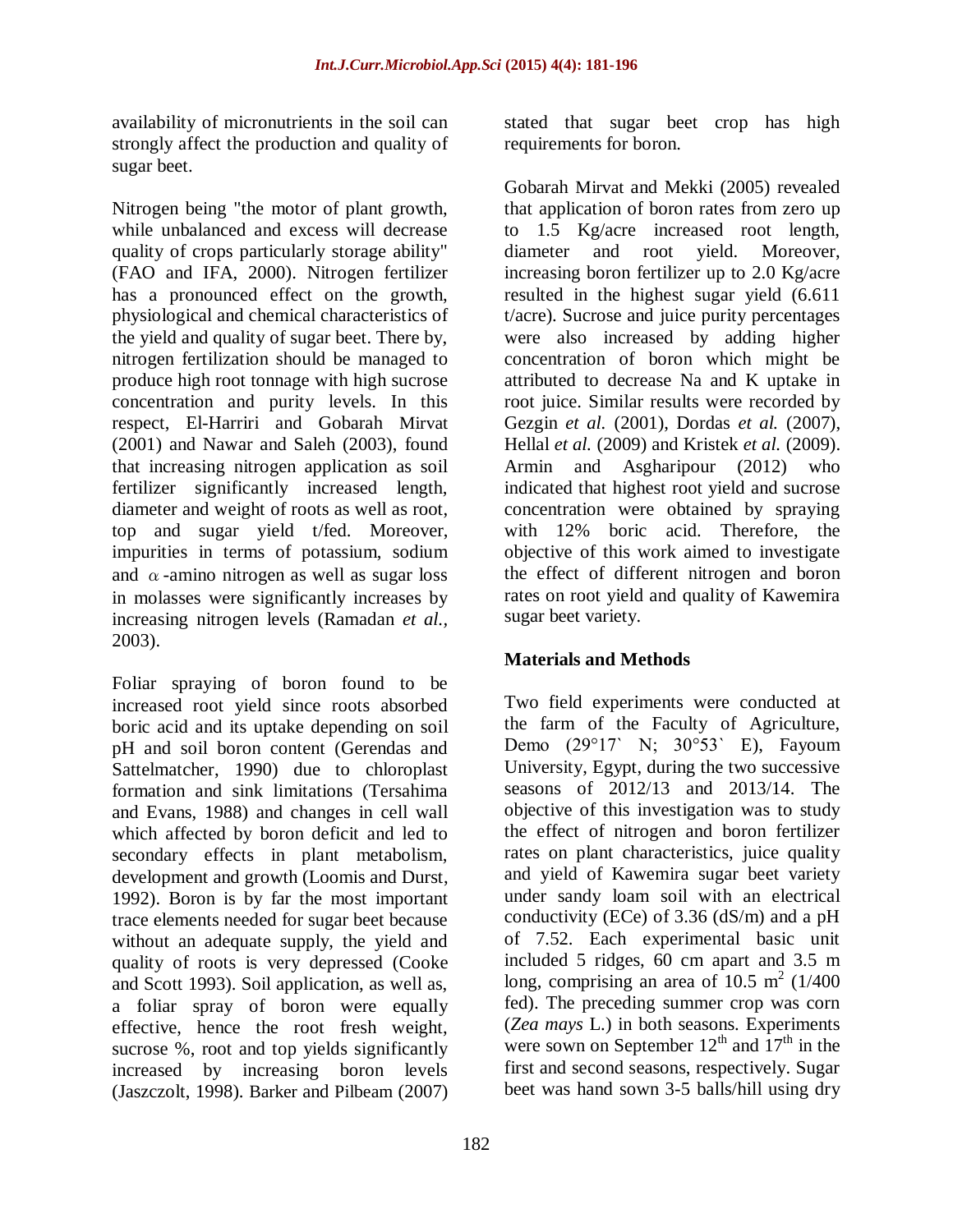sowing method on one side of the ridge in hills 20 cm apart. Plants were thinned to one plant/hill (35000 plants/ fed) at the age of 35 days. The recommended agricultural practices for growing sugar beet were followed except the factors under study which arranged in split-plot design. Nitrogen levels as 100  $(N_1)$  and 140  $(N_2)$  kg N\fed were arranged in the main treatments and applied in three equal doses. While, six boron rates in the form of boric acid *i.e.* 0  $(B_0)$ , 30  $(B_1)$ , 60  $(B_2)$ , 90  $(B_3)$ , 120  $(B_4)$  and 150 (B5) ppm were applied as foliar spray in two sprays (80 and 110 days) and randomly distributed in sub treatments. The foliar solutions volume was 200 L/fed conducted by hand sprayer. Physical and chemical analyses of soil at the experimental site in both seasons of study are presented in Table 1.

# **The studied traits**

### **Yield and Yield Components**

At harvest (210 days from sowing), five plants were chosen at random from the inner ridges of each plot to determine yield components traits as follows:

- 1. Root length (cm).
- 2. Root diameter (cm).
- 3. Root fresh weight (kg/plant).
- 4. Top fresh weight (kg/ plant).

5. Harvest index (HI): was calculated by using the following equation

 $\text{HI} = \frac{\text{Root yield } (\text{t/fed})}{\text{Root yield } (\text{t/fed}) + \text{Top yield } (\text{t/fed})}$ 

From each plot, at harvesting time, were collected and cleaned, and then roots and tops were separated and weighted in kilograms and converted to estimate:

1. Root yield (t/fed).

2. Top yield (t/fed).

3. Gross sugar yield (t/fad). It was calculated by multiplying root yield by gross sugar percentage.

4. White sugar yield (t/fad). It was calculated by multiplying root yield by white sugar percentage.

5. Losses sugar yield (t/fad). It was calculated by multiplying root yield by loss sugar percentage.

# **Quality parameters**

All parameters were determined in Delta Sugar Company Limited Laboratories at El-Hamoul, Kafr El-Sheikh Governorate according to the method of McGinnus (1971).

The parameters of quality included:

# **1. Gross sugar %**

Juice sugar content of each treatment was determined by means of an Automatic Sugar Polarimetric according to McGinnus (1971).

# **2. Extractable white sugar %**

Corrected sugar content (white sugar) of beets was calculated by linking the beet nonsugar K, Na and  $\alpha$ -amino N (expressed as a mill equivalent/100 g of beet) according to Harvey and Dotton (1993) as follows:

 $ZB = \text{pol-} [0.343(K+NA) + 0.094 AMN +$ 0.29]

Where:

 $ZB =$  Corrected sugar content (% per beet) or extractable white sugar

 $Pol = Gross$  sugar %

AmN =  $\alpha$  -amino-N determined by the "blue" number method".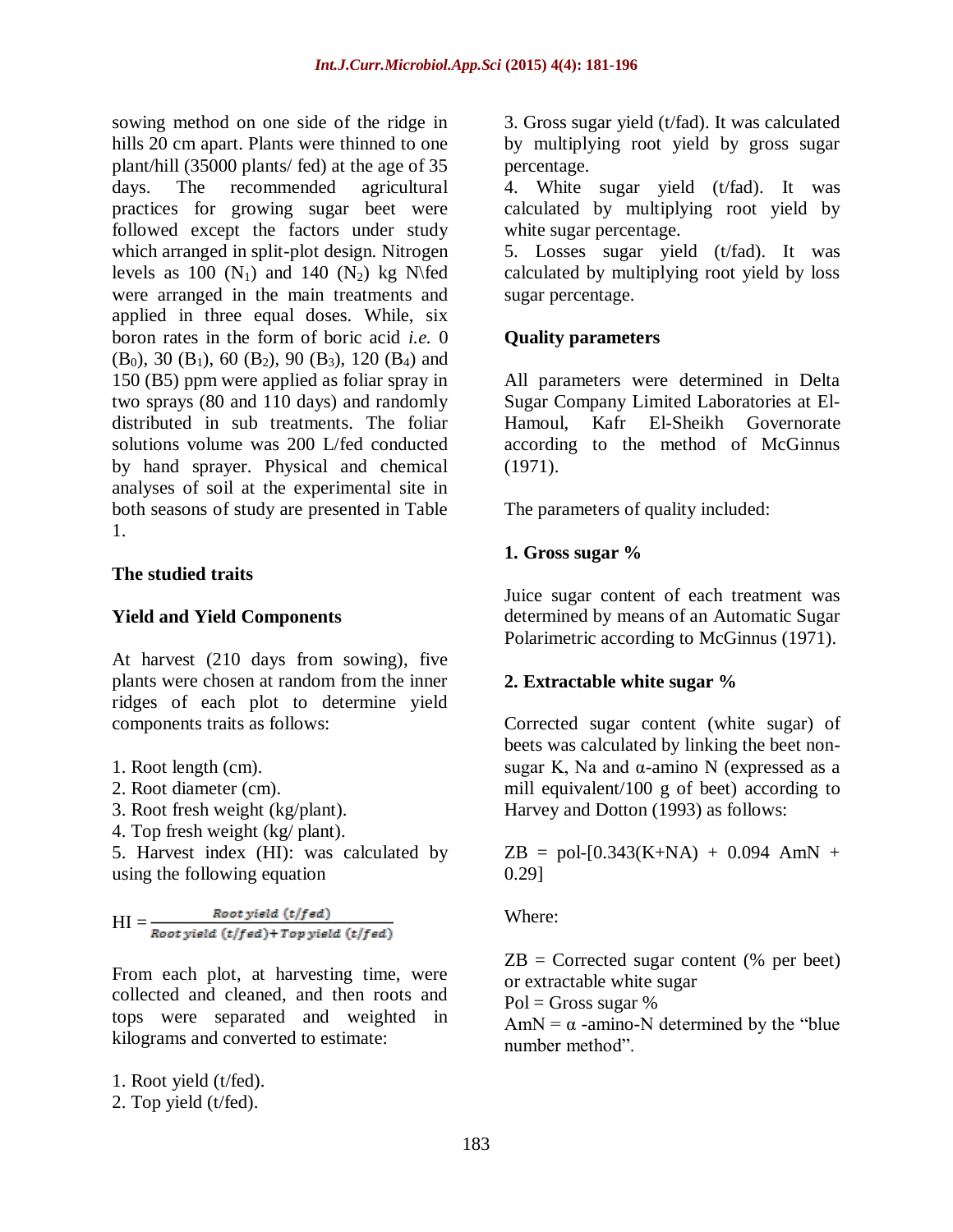**3. Loss sugar% = Gross sugar % - white sugar %** 

### **4. Juice purity percentage**

Juice purity %  $(Qz) = ZB$ / Pol x100

#### **5. Soluble non-sugar content**

The soluble non-sugars (potassium, sodium and  $\alpha$  -amino nitrogen in meq/100 g of beet) in roots were determined by means of an Automatic Sugar Polarimetric.

All obtained data were statistically analyzed according to the technique of analysis of variance (ANOVA) for the spilt plot design as published by Gomez and Gomez (1984), using MSTAT statistical package (MSTAT-C). Least Significant Difference (LSD) method was used to test the differences between treatment means at 5% level of probability.

### **Result and Discussion**

### **A. Effect of nitrogen fertilization**

The results in Tables 2, 3 and 4 show that root and top fresh weight, harvest index, yield of root, top, biological, gross sugar, white sugar and loss sugar t\fed., impurities in terms of (Na, K and  $\alpha$ -amino N) and loss sugar % in both seasons were significantly (P  $\leq$  0.05) affected by application of 140 (N2) kg N/fed compared with application of  $100$  (N<sub>1</sub>) kg N/fed. Root length and diameter (cm) in the  $1<sup>st</sup>$  season and gross sucrose (%) in the  $2<sup>nd</sup>$  season were also affected by the same manner. It could be stated that application of the higher level of nitrogen 140  $(N_2)$  kg N/fed significantly increased all studied growth, yield and quality of sugar beet traits and consequently produced the highest values. It was noticed that applying 140  $(N_2)$  kg N/fed caused significant

increases in root fresh weight, top fresh weight, root yield, top yield, biological yield, gross sugar yield, white sugar yield and loss sugar yield by 17.78 & 29.13; 45.95 & 38.46; 6.84 & 11.97; 28.68 & 21.69; 11.04 & 13.57; 14.93 & 17.84; 14.57 & 16.92 and 20.51 & 35.29 %, in the first and second season respectively compared with  $100$  (N<sub>1</sub>) kg N/fed. Harvest index of the crop received 140 kg N/fed was significantly decreased by  $3.85 \& 1.20 \%$  in the two season respectively compared to  $100 (N_1)$  kg N/fed. Overall, nitrogen fertilizer application of 140  $(N_2)$  kg N/fed recorded the highest values for all studied traits. On the other hand, the application of 100  $(N_1)$  kg N/fed recorded the lowest values, except harvest index. While, insignificant differences were observed between two levels of nitrogen application on white sugar and purity (%). The increase in root and sugar yield as a result of increasing nitrogen fertilizer levels may be due to the importance of nitrogen as one of the macronutrient elements for plant nutrition and its role in increasing vegetative growth through enhancing leaf initiation, increment chlorophyll concentration in leaves which may reflected in improving photosynthesis process and increasing fresh root weight. The previous results are in harmony with those reported by Jozefyova *et al.* (2004), Kandil *et al.* (2004), Leilah *et al.* (2005), Stevens *et al.* (2008), Abd El-Motagally and Attia (2009), Stevens (2011) and Mekdad (2012). The non-sucrose components most relevant for "technical quality" of sugar beet are potassium, sodium and α-amino nitrogen. The soluble nonsugars K, Na and  $\alpha$ -amino-N in fresh root (mg/100 g beet) are regarded as impurities because they interfere with sugar extraction. Values of K, Na and  $\alpha$ -amino-N as affected by nitrogen fertilizer were shown in Table 4. There was evidence for significant difference in soluble non-sugar due to nitrogen application in both seasons for K,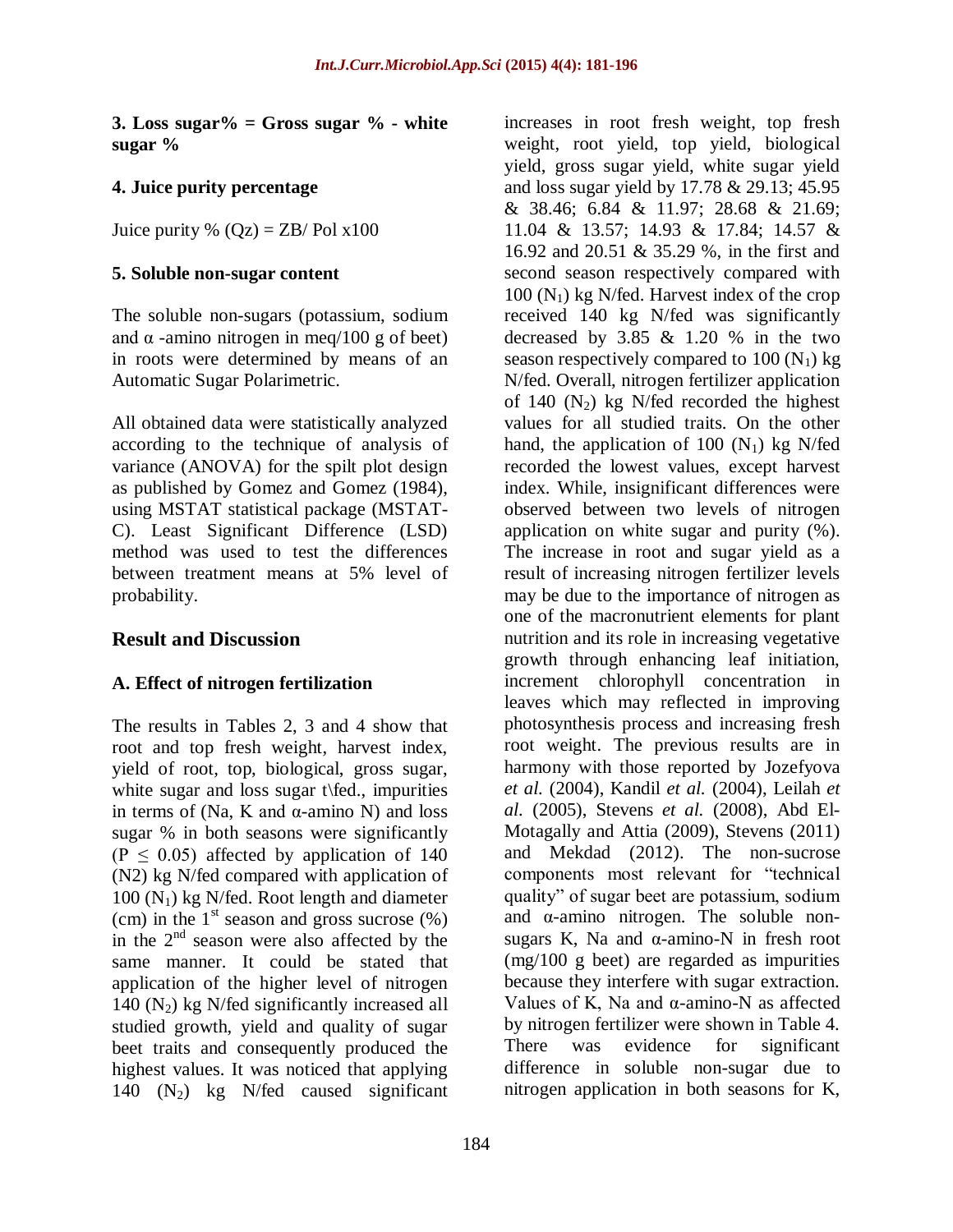Na and α-amino-N %. The nitrogen level of 140  $(N_2)$  Kg/fed gave the highest values of K, Na and α-amino-N% (4.24, 0.99 and 1.60) in the first season and (4.23, 1.17 and 1.54) in the second season, respectively. Excess nitrogen fertilizer may decrease the sugar percentage, lowering the recoverable sugar and increasing the impurities or nonsucrose substances such as proteins and  $\alpha$ - N content.

Also, there was an increase in the absorption of Na element from the soil by roots accompanied with increasing nitrogen fertilizer level. The previous findings are supported by those obtained by Lauer (1995), Smit *et al.* (1995), Jozefyova *et al.*  (2004), Hoffmann (2005), Tsialtas and Maslaris (2005), Awad-Allah *et al.* (2007), Seadh *et al.* (2007), Telep, *et al.* (2008), Abd EL-Motagally and Attia (2009), Manderscheid *et al.* (2010), and Gobarah Mirvat *et al.* (2011), who found that increasing N supply increased juice impurities such as Na content.

# **B. Effect of Boron Concentrations**

A significant effect was detected due to boron concentrations applied on root length and diameter, root and top fresh weight, root yield, top yield, biological yield, gross and white sugar yield, loss sugar yield, harvest index, gross and white sugar %, purity %, impurities in terms of (Na, K and  $\alpha$ -amino N) and loss sugar % in both seasons. Increasing boron concentrations up to 120 (B<sub>4</sub>) and 150 (B<sub>5</sub>) ppm significantly (P  $\leq$ 0.05) increased all studied traits. Foliar spraying of boron at 120  $(B_4)$  and 150  $(B_5)$ ppm increased root length, root diameter, root and top fresh weight, root yield, top yield, biological yield, gross and white sugar yield, gross and white sugar and purity (%) by 18.98 & 21.73; 20.37 & 24.28; 46.28 & 70.91; 93.75 & 60.00; 19.23 & 23.58; 54.89

& 66.33; 24.14 & 30.01; 34.55 & 37.48; 38.60 & 42.77; 12.89 & 12.28; 16.35 & 16.55 and 3.48 & 3.94 %, in the first and second season respectively compared with the control treatment. While harvest index, impurities in terms of (Na, K and  $\alpha$ -amino N), and loss sugar decreased by 6.10& 4.71; 61.60&59.40; 20.05&24.02; 40.00&45.58 and 33.99&36.88 % in the two season respectively compared to the control treatment. The positive effect of boron may be due to its role in cell elongation where, in case of boron deficiency, plant leaves were smaller, stiff and thick. Gobarah Mirvat and Mekki (2005), indicated that root yield, sucrose percentage increased by boron addition which may be attributed to decrease Na and K uptake in root juice. These results are in harmony with those obtained by Hellal *et al.* (2009), Abido (2012), Armin and Asgharipour (2012), Abbas *et al.* (2014) and Dewdar *et al.* (2015).

# **C. Interactions Effect**

Regarding the interaction effect between nitrogen and boron foliar spraying, the results clearly showed a significant ( $P \leq$ 0.05) effect on Na, K, sugar molasses and purity percentages which presented in figures 5, 6, 7 and 8 respectively, also loss sugar yield figure 3 in both seasons, as well as root diameter (Fig. 1) in the first season, top fresh weight and α-amino N (Fig. 2 and 4) in the second one. While, insignificant differences were observed between the combined application of N+B treatments on root length, root fresh weight, gross and white sugar %, root yield, top yield, biological yield, harvest index, gross and white sugar yield. It could be stated that highest averages of root diameter, top fresh weight and purity were obtained from 140  $(N_2)$  kg N /fed with 120  $(B_4)$  and 150  $(B_5)$ ppm boron.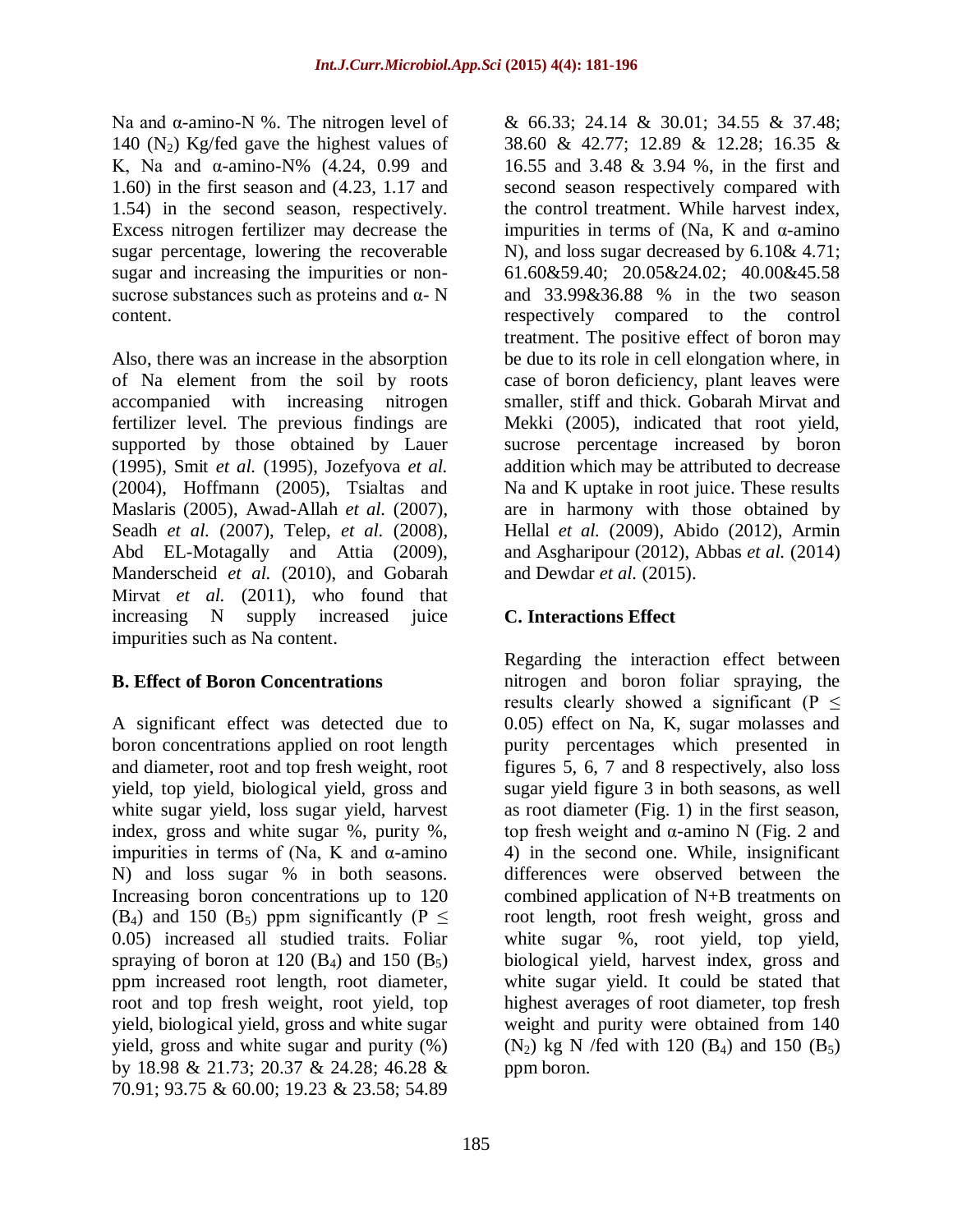| <b>Seasons</b>                         | 2012/13            | 2013/14            |
|----------------------------------------|--------------------|--------------------|
| <b>Physical analysis</b>               |                    |                    |
| coarse sand%<br>fine sand%             | 59.3<br>15.7       | 58.1<br>14.9       |
| Loam%<br>$clay\%$                      | 13.7               | 15.1               |
| Texture class                          | 11.3<br>Sandy loam | 11.9<br>Sandy loam |
| <b>Chemical analysis</b>               |                    |                    |
| $ECe$ (ds/m)<br>pH                     | 3.12<br>7.54       | 3.61<br>7.51       |
| Organic matter %<br>available N (ppm)  | 1.09<br>52.7       | 1.11<br>54.6       |
| available P (ppm)<br>available K (ppm) | 5.19<br>141        | 5.39<br>149        |

**Table.1** Physical and chemical analysis of soil at the experimental site in the two seasons of the study



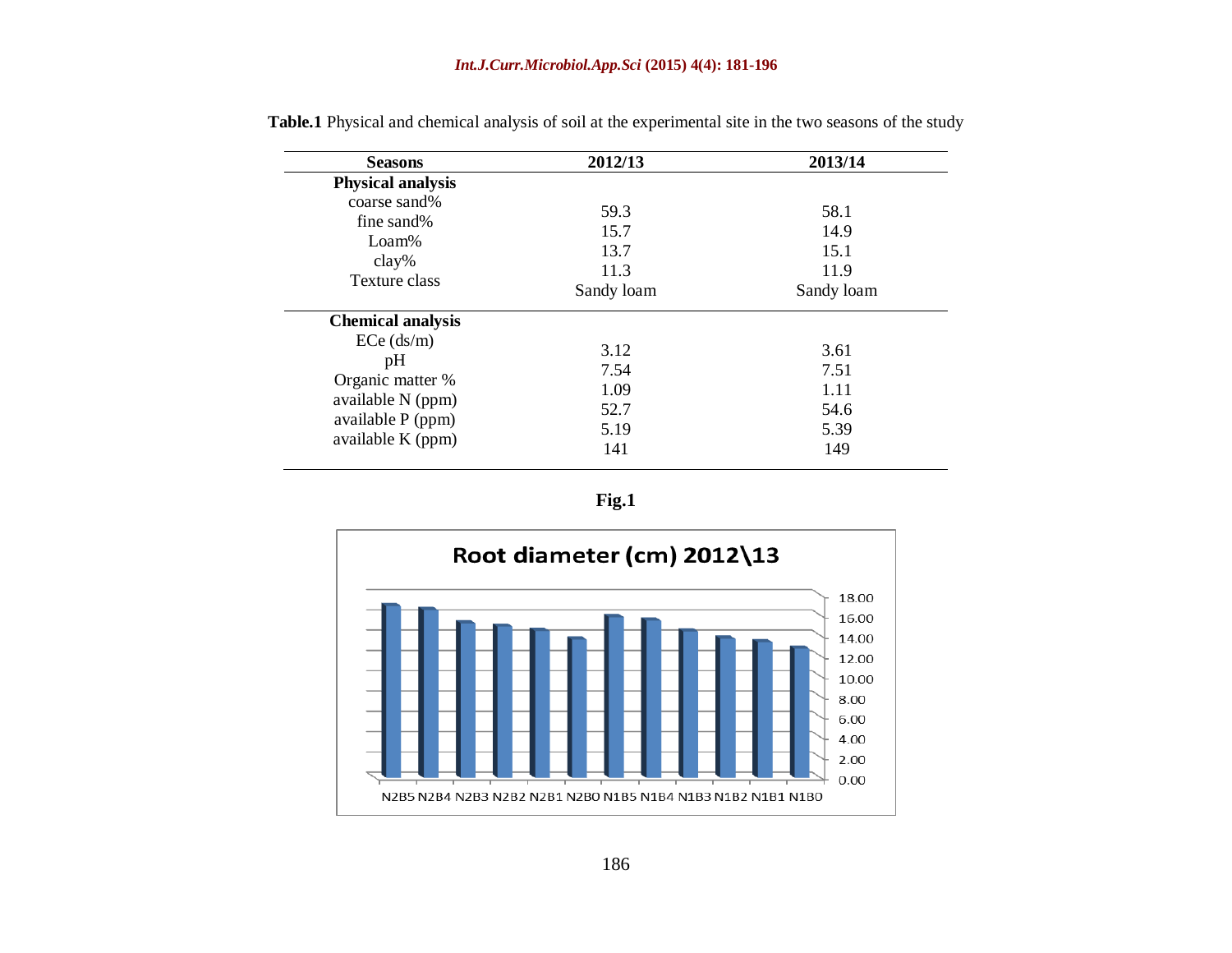| <b>Treatments</b>        | Root length (cm)   |           | Root diameter (cm) |           | Root fresh wt.<br>(kg/plant) |           | Top fresh wt.<br>(kg/plant)         |           | Root yield (t/fed) |           | Top yield (t/fed)  |           |
|--------------------------|--------------------|-----------|--------------------|-----------|------------------------------|-----------|-------------------------------------|-----------|--------------------|-----------|--------------------|-----------|
|                          | $2012\backslash13$ | 2013\14   | $2012\backslash13$ | 2013\14   | $2012\backslash13$           | 2013\14   | $2012\backslash13$                  | $2013$ 14 | $2012\backslash13$ | 2013\14   | $2012\backslash13$ | $2013$ 14 |
|                          |                    |           |                    |           |                              |           | A-Nitrogen fertilization            |           |                    |           |                    |           |
| 100 kg N/fed (N1)        | 35.82              | 36.93     | 13.42              | 14.26     | 1.35                         | 1.27      | 0.37                                | 0.26      | 33.04              | 29.41     | 7.74               | 5.81      |
| 140 kg N/fed (N2)        | 37.70              | 38.82     | 14.44              | 15.28     | 1.59                         | 1.64      | 0.54                                | 0.36      | 35.30              | 32.93     | 9.96               | 7.07      |
| LSD(5%)                  | $1.60*$            | <b>NS</b> | $0.81*$            | <b>NS</b> | $0.11*$                      | $0.12**$  | $0.14*$                             | $0.02**$  | $1.69*$            | $3.00*$   | $0.66**$           | $1.12*$   |
|                          |                    |           |                    |           |                              |           | <b>B</b> -Boron concentration (ppm) |           |                    |           |                    |           |
| Control without $0$ (B0) | 34.25              | 34.56     | 12.96              | 13.18     | 1.21                         | 1.10      | 0.32                                | 0.25      | 31.67              | 28.37     | 7.05               | 5.02      |
| Boron 30 ppm $(B1)$      | 34.77              | 35.69     | 13.21              | 13.92     | 1.35                         | 1.20      | 0.37                                | 0.26      | 32.31              | 28.73     | 7.75               | 5.34      |
| Boron $60$ ppm $(B2)$    | 35.34              | 36.93     | 13.57              | 14.30     | 1.44                         | 1.37      | 0.41                                | 0.28      | 33.28              | 29.49     | 8.16               | 5.75      |
| Boron 90 ppm (B3)        | 36.93              | 38.36     | 13.99              | 14.84     | 1.49                         | 1.49      | 0.47                                | 0.30      | 34.38              | 30.64     | 8.89               | 6.41      |
| Boron $120$ ppm $(B4)$   | 40.75              | 42.07     | 15.60              | 16.02     | 1.77                         | 1.67      | 0.54                                | 0.38      | 37.76              | 34.76     | 10.33              | 7.76      |
| Boron $150$ ppm $(B5)$   | 38.53              | 39.65     | 14.24              | 16.38     | 1.57                         | 1.88      | 0.62                                | 0.40      | 35.63              | 35.06     | 10.92              | 8.35      |
| LSD(5%)                  | $0.89**$           | $2.49**$  | $0.40**$           | $0.41**$  | $0.10**$                     | $0.12**$  | $0.04**$                            | $0.02**$  | $1.16**$           | $0.97**$  | $0.72**$           | $0.56**$  |
| <b>C-Interaction</b>     | <b>NS</b>          | <b>NS</b> | $0.56**$           | <b>NS</b> | <b>NS</b>                    | <b>NS</b> | <b>NS</b>                           | $0.03**$  | <b>NS</b>          | <b>NS</b> | <b>NS</b>          | <b>NS</b> |

**Table.2** Effect of nitrogen and boron fertilizer levels on sugar beet quantity (root length and diameter, root and top fresh wt., root and top yield) in 2012/13 and 2013/14 seasons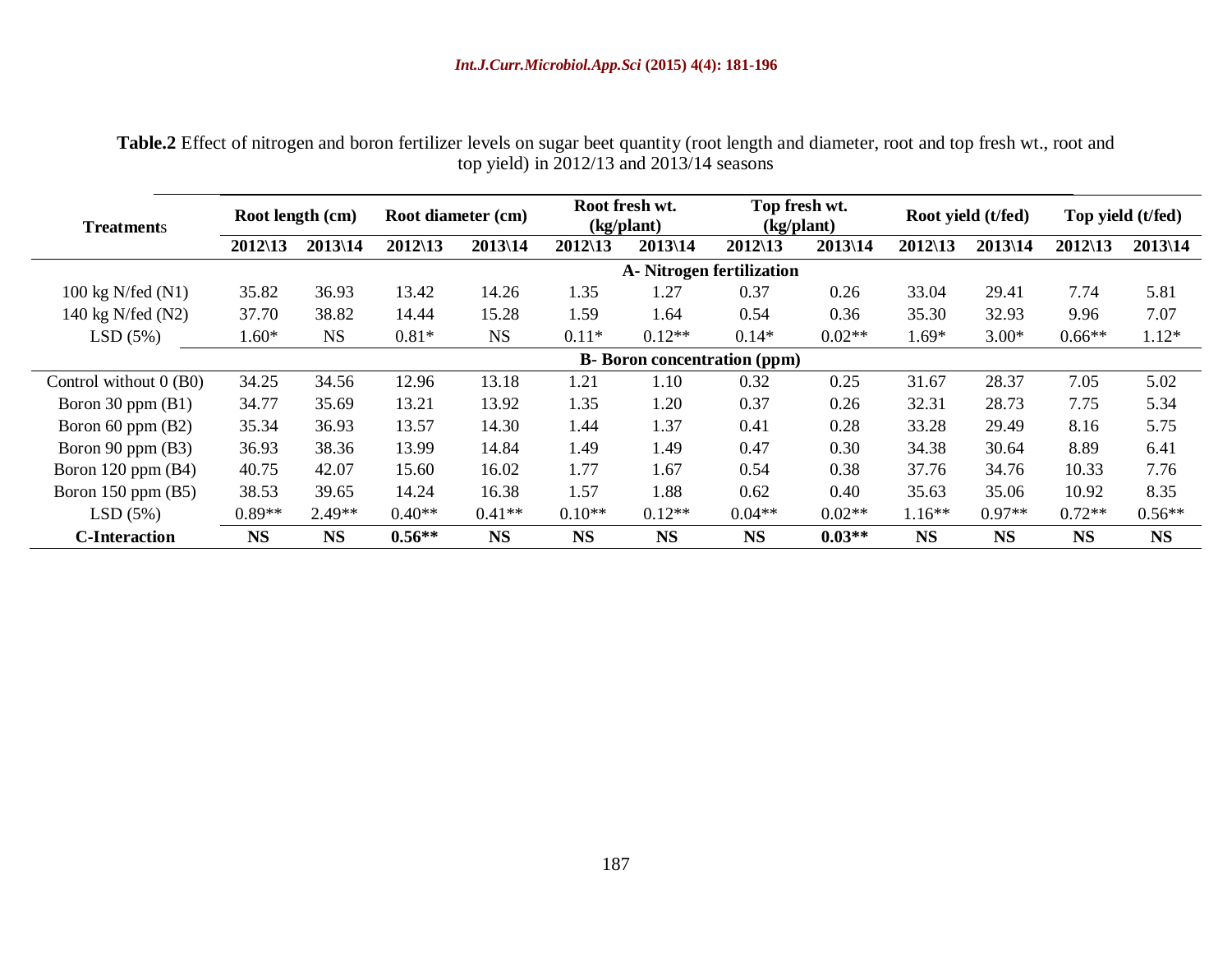**Table.3** Effect of nitrogen and boron fertilizer levels on sugar beet quantity (harvest index, yields of biological, gross sugar, white sugar and loss sugar) in 2012/13 and 2013/14 seasons

|                          | <b>Biological yield</b> |           | Harvest index %    |           | Gross sugar yield                    |           | White sugar yield  |           | Loss sugar yield   |          |
|--------------------------|-------------------------|-----------|--------------------|-----------|--------------------------------------|-----------|--------------------|-----------|--------------------|----------|
| <b>Treatments</b>        | $2012\backslash13$      | 2013\14   | $2012\backslash13$ | 2013\14   | $2012\backslash13$                   | 2013\14   | $2012\backslash13$ | 2013\14   | $2012\backslash13$ | 2013\14  |
|                          |                         |           |                    |           | A- Nitrogen fertilization            |           |                    |           |                    |          |
| 100 kg N/fed $(N_1)$     | 40.77                   | 35.22     | 0.81               | 0.84      | 6.43                                 | 5.55      | 6.04               | 5.20      | 0.39               | 0.34     |
| 140 kg N/fed $(N_2)$     | 45.27                   | 40.00     | 0.78               | 0.83      | 7.39                                 | 6.54      | 6.92               | 6.08      | 0.47               | 0.46     |
| LSD(5%)                  | $2.03*$                 | $4.13*$   | $0.01**$           | $0.01*$   | $0.69*$                              | $0.52*$   | $0.66*$            | $0.48*$   | $0.02*$            | $0.09*$  |
|                          |                         |           |                    |           | <b>B</b> - Boron concentration (ppm) |           |                    |           |                    |          |
| Control without $0(B_0)$ | 38.73                   | 33.39     | 0.82               | 0.85      | 6.05                                 | 5.23      | 5.57               | 4.77      | 0.49               | 0.46     |
| Boron 30 ppm $(B_1)$     | 40.05                   | 34.06     | 081                | 0.84      | 6.29                                 | 5.34      | 5.83               | 4.90      | 0.47               | 0.44     |
| Boron 60 ppm $(B_2)$     | 41.44                   | 35.24     | 0.80               | 0.83      | 6.55                                 | 5.59      | 6.11               | 5.18      | 0.44               | 0.41     |
| Boron 90 ppm $(B_3)$     | 43.27                   | 37.06     | 0.79               | 0.82      | 6.91                                 | 5.92      | 6.50               | 5.54      | 0.41               | 0.38     |
| Boron 120 ppm $(B_4)$    | 48.08                   | 42.51     | 0.79               | 0.82      | 8.14                                 | 7.19      | 7.72               | 6.81      | 0.43               | 0.37     |
| Boron 150 ppm $(B_5)$    | 46.54                   | 43.41     | 0.77               | 0.81      | 7.52                                 | 6.99      | 7.16               | 6.64      | 0.36               | 0.36     |
| LSD(5%)                  | $1.67**$                | $1.32**$  | $0.01**$           | $0.01**$  | $0.25**$                             | $0.25**$  | $0.23**$           | $0.25**$  | $0.04**$           | $0.02**$ |
| <b>C</b> -Interaction    | <b>NS</b>               | <b>NS</b> | <b>NS</b>          | <b>NS</b> | <b>NS</b>                            | <b>NS</b> | <b>NS</b>          | <b>NS</b> | $0.05**$           | $0.03**$ |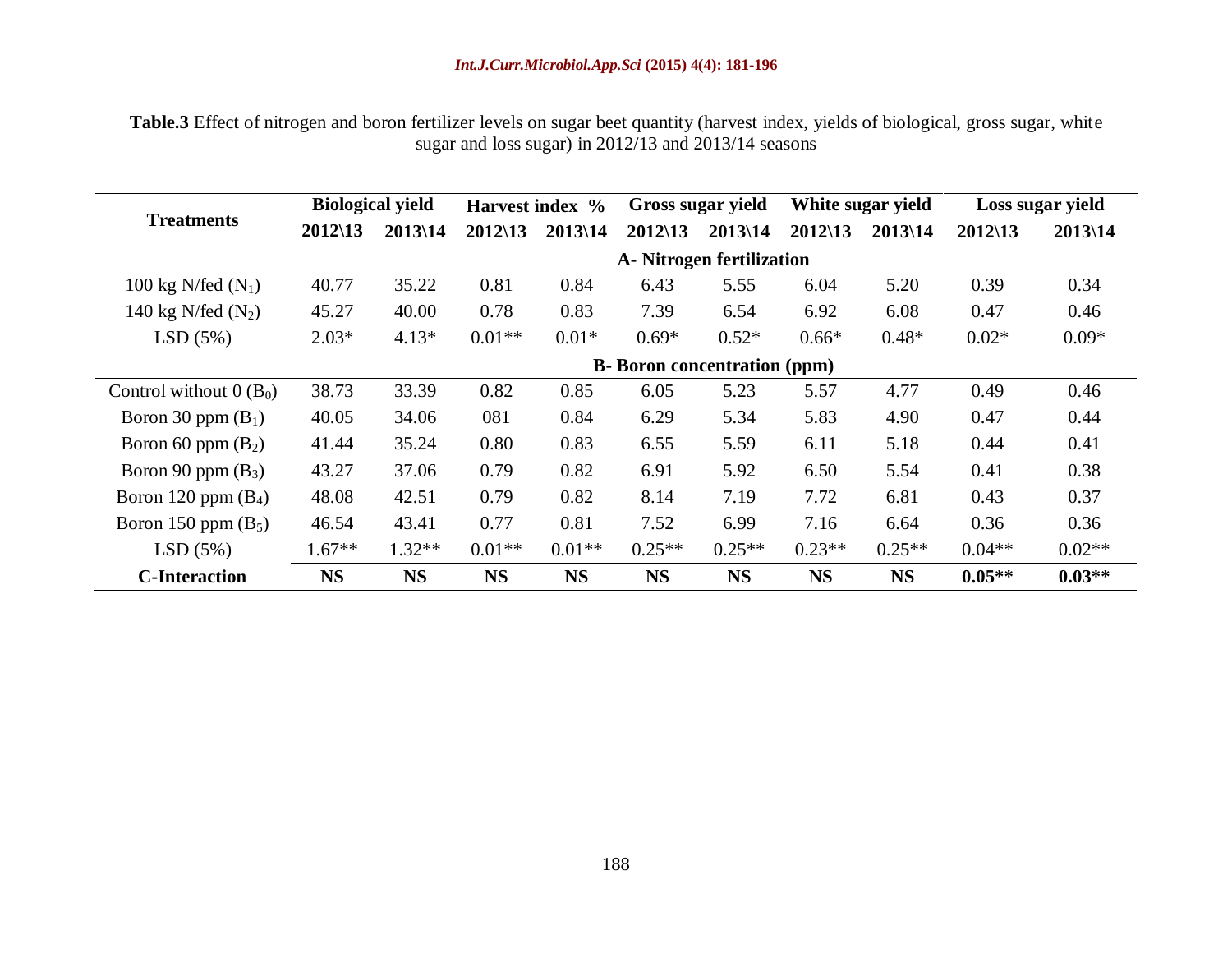### *Int.J.Curr.Microbiol.App.Sci* **(2015) 4(4): 181-196**

| <b>Table.4</b> Effect of nitrogen and boron fertilizer levels on sugar beet quality (gross sugar, white sugar, $\alpha$ -amino, Na, K, |
|----------------------------------------------------------------------------------------------------------------------------------------|
| purity and loss sugar $\%$ ) in 2012/13 and 2013/14 seasons                                                                            |

|                             |                    | Gross sugar % |                                     | White sugar % | $\alpha$ -amino N % |                      | Na $%$                    |          | K %                |            | Purity %           |           | Loss sugar $%$     |             |
|-----------------------------|--------------------|---------------|-------------------------------------|---------------|---------------------|----------------------|---------------------------|----------|--------------------|------------|--------------------|-----------|--------------------|-------------|
| <b>Treatments</b>           | $2012\backslash13$ | 2013\14       | $2012\backslash13$                  | $2013$ 14     | $2012\backslash13$  | $2013 \backslash 14$ | $2012\backslash13$        | 2013\14  | $2012\backslash13$ | $2013$  14 | $2012\backslash13$ | 2013\14   | $2012\backslash13$ | $2013$   14 |
|                             |                    |               |                                     |               |                     |                      | A- Nitrogen fertilization |          |                    |            |                    |           |                    |             |
| $100 \text{ kg}$ N/fed (N1) | 19.39              | 18.79         | 18.21                               | 17.59         | 0.66                | 0.72                 | 0.66                      | 0.68     | 3.82               | 3.85       | 93.85              | 93.58     | 1.18               | 1.20        |
| 140 kg N/fed (N2)           | 20.91              | 19.79         | 19.56                               | 18.37         | 1.60                | 1.54                 | 0.99                      | 1.17     | 4.24               | 4.23       | 93.47              | 92.78     | 1.35               | 1.42        |
| LSD(5%)                     | <b>NS</b>          | 0.66          | <b>NS</b>                           | NS            | $0.21**$            | $0.79*$              | $0.18*$                   | $0.42*$  | $0.19*$            | $0.27*$    | <b>NS</b>          | <b>NS</b> | $0.09**$           | $0.18*$     |
|                             |                    |               | <b>B-</b> Boron concentration (ppm) |               |                     |                      |                           |          |                    |            |                    |           |                    |             |
| Control without $0(B_0)$    | 19.08              | 18.40         | 17.55                               | 16.80         | 1.40                | 1.47                 | 1.25                      | 1.33     | 4.44               | 4.58       | 92.01              | 91.32     | 1.53               | 1.60        |
| Boron 30 ppm $(B_1)$        | 19.46              | 18.54         | 18.02                               | 17.01         | 1.33                | 1.38                 | 1.08                      | 1.23     | 4.32               | 4.47       | 92.65              | 91.75     | 1.43               | 1.54        |
| Boron 60 ppm $(B_2)$        | 19.65              | 18.93         | 18.34                               | 17.54         | 1.24                | 1.22                 | 0.90                      | 1.05     | 4.12               | 4.16       | 93.33              | 92.72     | 1.31               | 1.38        |
| Boron 90 ppm $(B_3)$        | 20.07              | 19.28         | 18.88                               | 18.04         | 1.04                | 1.02                 | 0.68                      | 0.82     | 3.95               | 3.91       | 94.02              | 93.61     | 1.20               | 1.23        |
| Boron 120 ppm $(B_4)$       | 21.54              | 20.66         | 20.42                               | 19.58         | 0.92                | 0.89                 | 0.55                      | 0.60     | 3.82               | 3.63       | 94.78              | 94.78     | 1.12               | 1.08        |
| Boron 150 ppm $(B_5)$       | 21.10              | 19.94         | 20.08                               | 18.92         | 0.84                | 0.80                 | 0.48                      | 0.54     | 3.55               | 3.48       | 95.21              | 94.92     | 1.01               | 1.01        |
| LSD(5%)                     | $0.57**$           | $0.41**$      | $0.55**$                            | $0.42**$      | $0.20**$            | $0.26**$             | $0.14**$                  | $0.08**$ | $0.14**$           | $0.20**$   | $0.41**$           | $0.37**$  | $0.08**$           | $0.07**$    |
| <b>C-Interaction</b>        | <b>NS</b>          | <b>NS</b>     | <b>NS</b>                           | <b>NS</b>     | <b>NS</b>           | $0.36*$              | $0.20**$                  | $0.12**$ | $0.20**$           | $0.28**$   | $0.57**$           | $0.53**$  | $0.11**$           | $0.09**$    |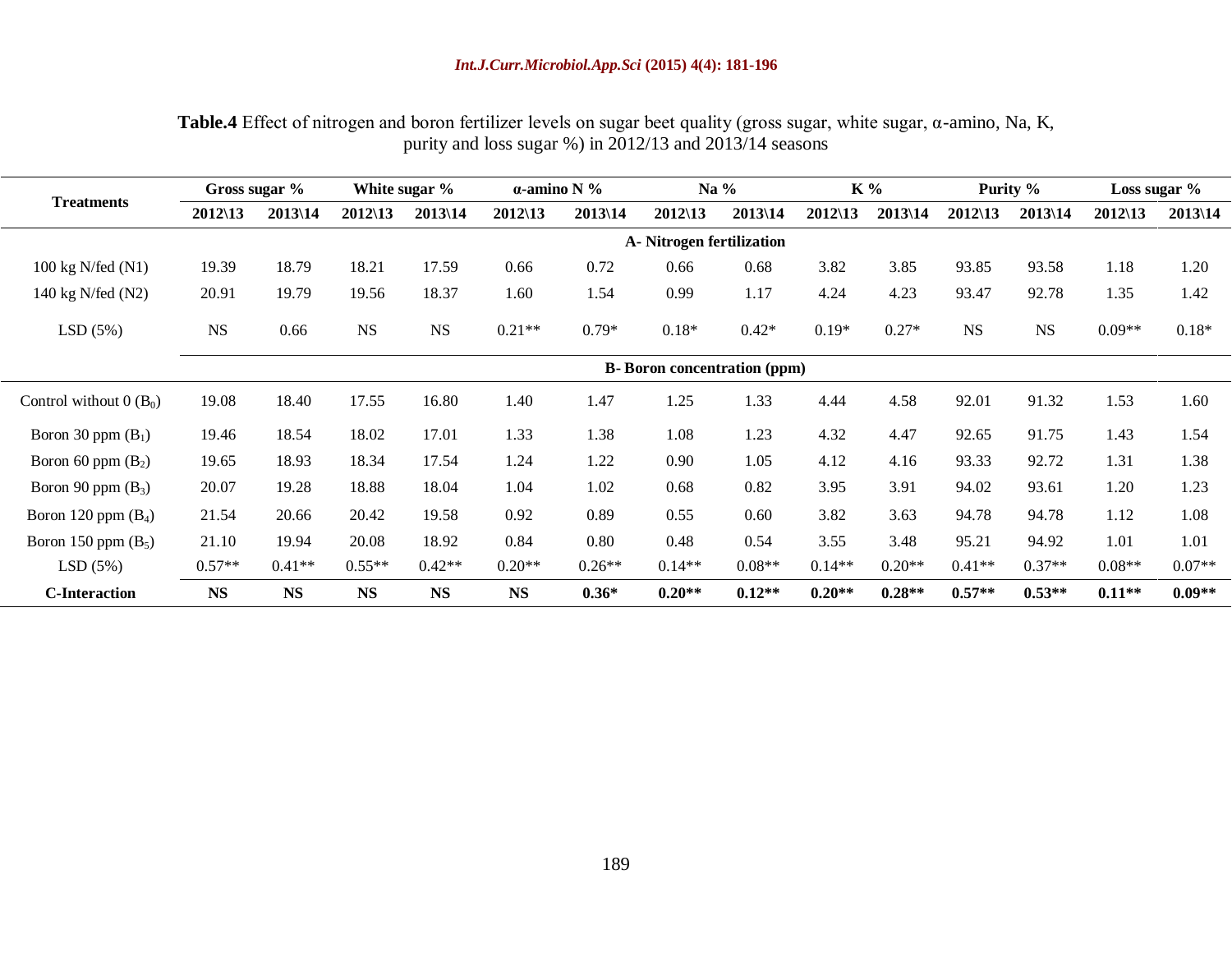|   | <b>Character</b>                                                  | 2 | 3 |                                                                                                                                                                                 | 6 |  |  |
|---|-------------------------------------------------------------------|---|---|---------------------------------------------------------------------------------------------------------------------------------------------------------------------------------|---|--|--|
|   | Gross sugar                                                       |   |   |                                                                                                                                                                                 |   |  |  |
|   | Root length $0.892**$                                             |   |   |                                                                                                                                                                                 |   |  |  |
|   | Root diameter 0.859 <sup>**</sup> 0.902 <sup>**</sup>             |   |   |                                                                                                                                                                                 |   |  |  |
|   | Root fresh wt. 0.891** 0.846** 0.872**                            |   |   |                                                                                                                                                                                 |   |  |  |
|   | Top fresh wt. $0.826^{**}$ $0.787^{**}$ $0.698^{**}$ $0.794^{**}$ |   |   |                                                                                                                                                                                 |   |  |  |
| 6 | Root yield 0.951** 0.837** 0.817** 0.828** 0.707**                |   |   |                                                                                                                                                                                 |   |  |  |
|   | Top yield                                                         |   |   | $0.886^{**}$ $0.817^{**}$ $0.738^{**}$ $0.806^{**}$ $0.908^{**}$ $0.847^{**}$                                                                                                   |   |  |  |
| 8 | Gross sugar                                                       |   |   | $0.931$ <sup>**</sup> $0.832$ <sup>**</sup> $0.787$ <sup>**</sup> $0.848$ <sup>**</sup> $0.871$ <sup>**</sup> $0.774$ <sup>**</sup> $0.827$ <sup>**</sup>                       |   |  |  |
| 9 | Purity $(\% )$                                                    |   |   | $0.538$ <sup>**</sup> $0.703$ <sup>**</sup> $0.502$ <sup>**</sup> $0.548$ <sup>**</sup> $0.639$ <sup>**</sup> $0.478$ <sup>**</sup> $0.564$ <sup>**</sup> $0.523$ <sup>**</sup> |   |  |  |

**Table.5** A matrix of simple correlation coefficient between gross sugar yield and other important traits estimated in 2012/13 season

\*\* Correlation coefficient is significant at  $P \le 0.01$ 

**Table.6** A matrix of simple correlation coefficient between gross sugar yield and other important traits estimated in 2013/14 season

| <b>Character</b> |          | 2                      | 3 | $\overline{4}$                                                          | 5           | 6 | 8 | 9                                                         |  |  |  |  |  |  |  |  |  |  |
|------------------|----------|------------------------|---|-------------------------------------------------------------------------|-------------|---|---|-----------------------------------------------------------|--|--|--|--|--|--|--|--|--|--|
| 1 Gross sugar    | 1        |                        |   |                                                                         |             |   |   |                                                           |  |  |  |  |  |  |  |  |  |  |
| 2 Root length    | $0.727*$ | $\mathbf{1}$           |   |                                                                         |             |   |   |                                                           |  |  |  |  |  |  |  |  |  |  |
| 3 Root diameter  |          | $0.884*0.713*$         |   |                                                                         |             |   |   |                                                           |  |  |  |  |  |  |  |  |  |  |
| 4 Root fresh wt. |          | $0.865* 0.628* 0.889*$ |   |                                                                         |             |   |   |                                                           |  |  |  |  |  |  |  |  |  |  |
| 5 Top fresh wt.  |          |                        |   | $0.871* 0.538* 0.813* 0.901*$                                           | $\mathbf 1$ |   |   |                                                           |  |  |  |  |  |  |  |  |  |  |
| 6 Root yield     |          |                        |   | $0.987*$ $0.731*$ $0.877*$ $0.872*$ $0.864*$                            |             | 1 |   |                                                           |  |  |  |  |  |  |  |  |  |  |
| 7 Top yield      |          |                        |   | $0.928* 0.676* 0.907* 0.884* 0.849* 0.947*$                             |             |   |   |                                                           |  |  |  |  |  |  |  |  |  |  |
| 8 Gross sugar    |          |                        |   | $0.947* 0.656* 0.836* 0.796* 0.797* 0.885* 0.814*$                      |             |   |   |                                                           |  |  |  |  |  |  |  |  |  |  |
| 9 Purity $(\% )$ |          |                        |   | $0.593*$ $0.534*$ $0.685*$ $0.557*$ $0.513*$ $0.569*$ $0.656*$ $0.572*$ |             |   |   |                                                           |  |  |  |  |  |  |  |  |  |  |
|                  |          |                        |   |                                                                         |             |   |   | ** Correlation coefficient is significant at $P \le 0.01$ |  |  |  |  |  |  |  |  |  |  |

**\* \* \* \* \* \*** \*\* Correlation coefficient is significant at P ≤ 0.01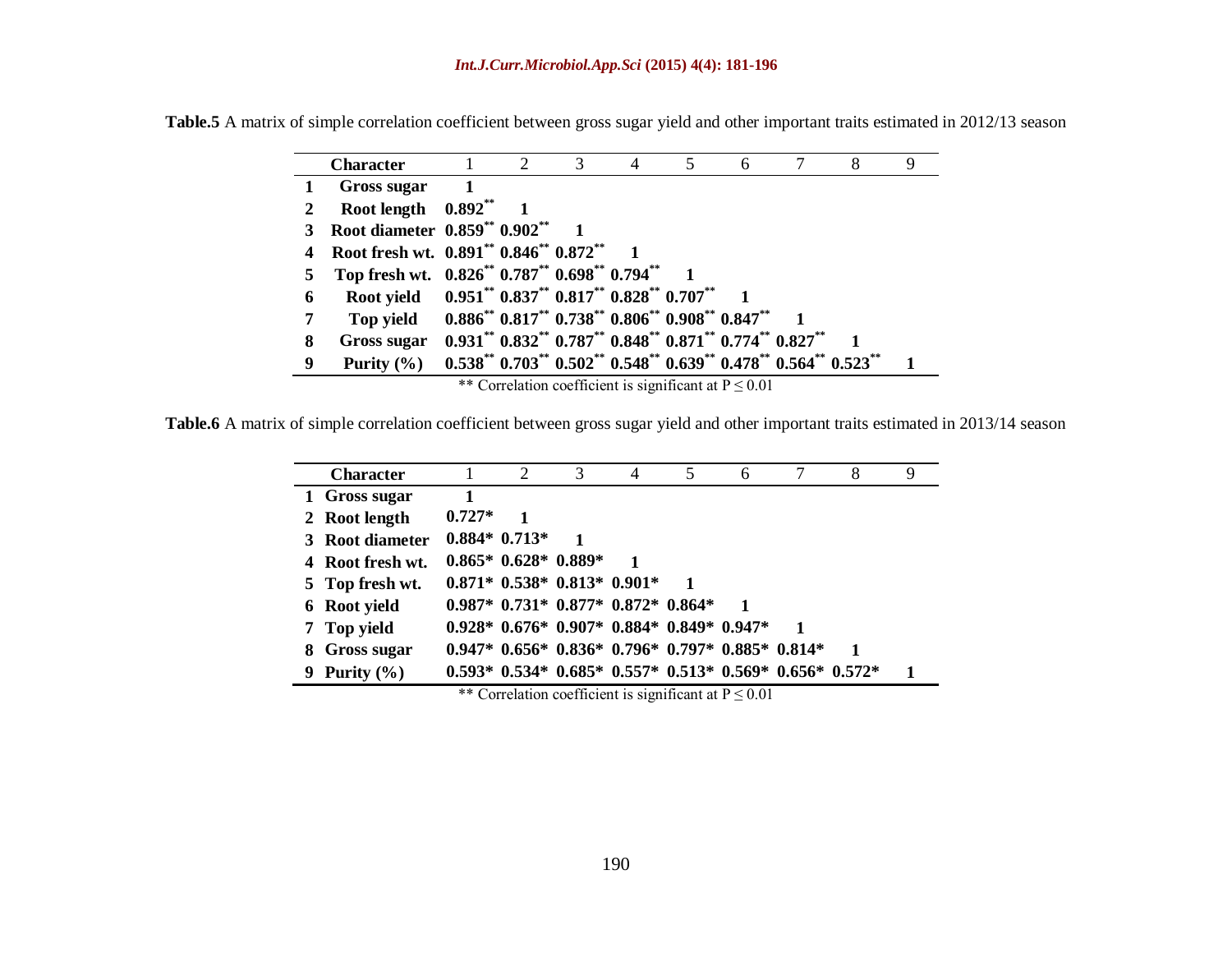#### *Int.J.Curr.Microbiol.App.Sci* **(2015) 4(4): 181-196**

Table.7 Correlation coefficient (r), coefficient of determination (R2) and standard error of the estimates (SEE) for predicting gross sugar yield in 2012/13 and 2013/14 seasons

| <b>Season</b> |       |       | <b>SEE</b> | Sig. | <b>Fitted equation</b>                                                                                                                                       |
|---------------|-------|-------|------------|------|--------------------------------------------------------------------------------------------------------------------------------------------------------------|
| 2012/13       | 0.999 | 0.999 | 0.032      | ***  | Gross sugar yield = $-6.930 + 0.195$ root yield + 0.334<br>sucrose $+0.012$ root length                                                                      |
| 2013/14       | l.000 | 1.000 | 0.019      | ***  | Gross sugar yield = $-6.740 + 0.188$ root yield $+ 0.310$<br>sucrose + 0.710 top fresh wt. $-0.148$ root fresh wt. $+$<br>$0.009$ purity + 0.003 root length |

**Fig.2**

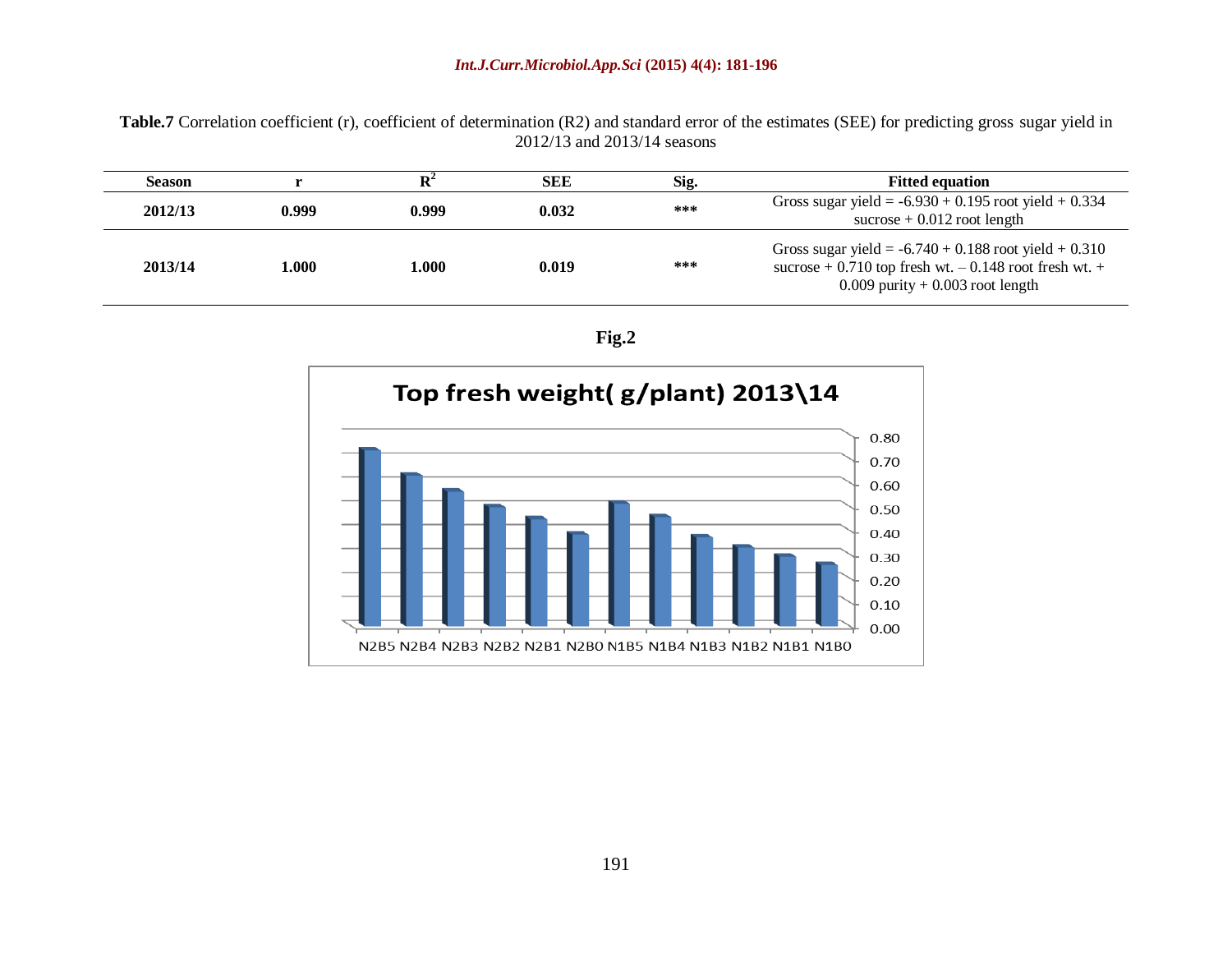









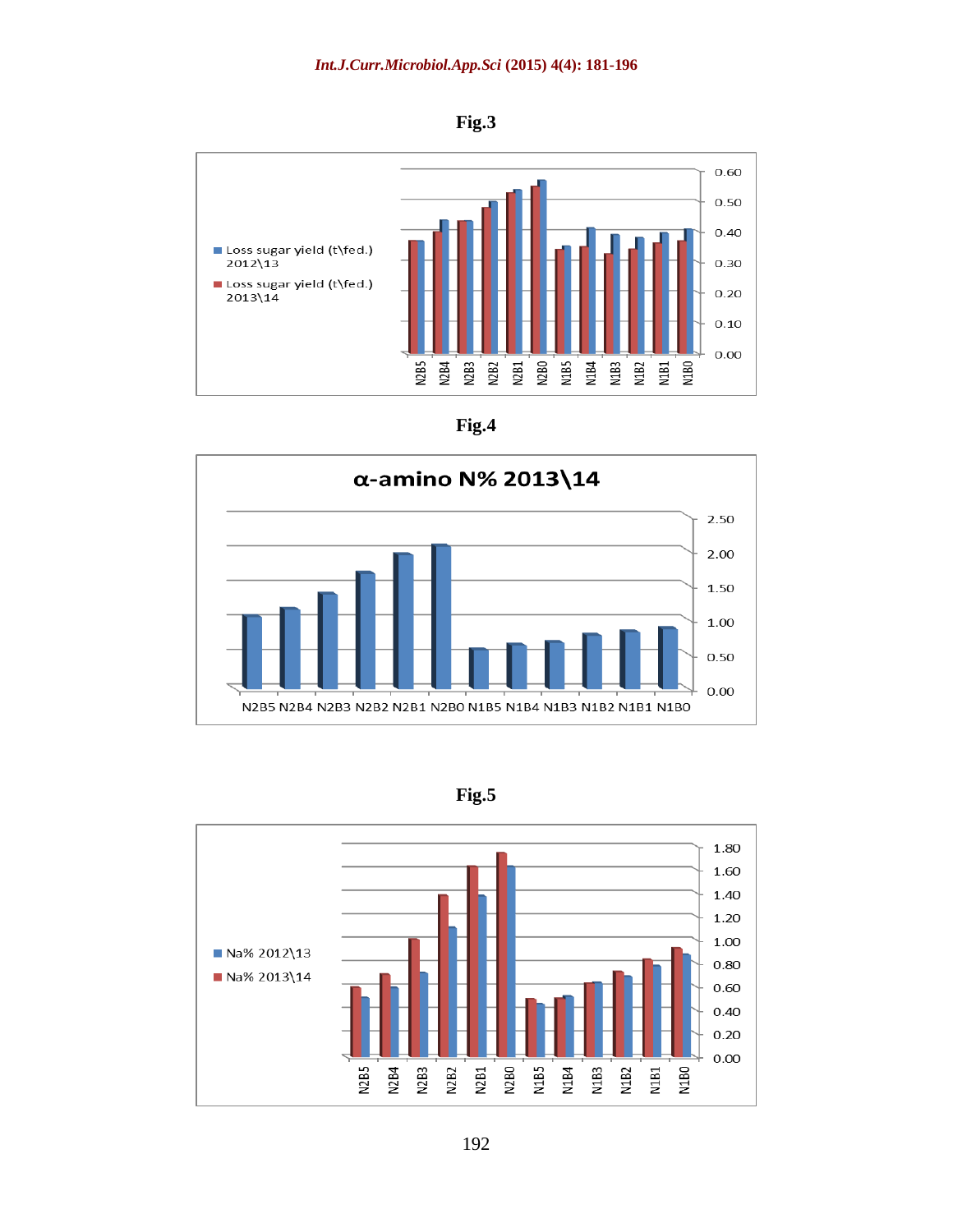**Fig.6**







**Fig.8**

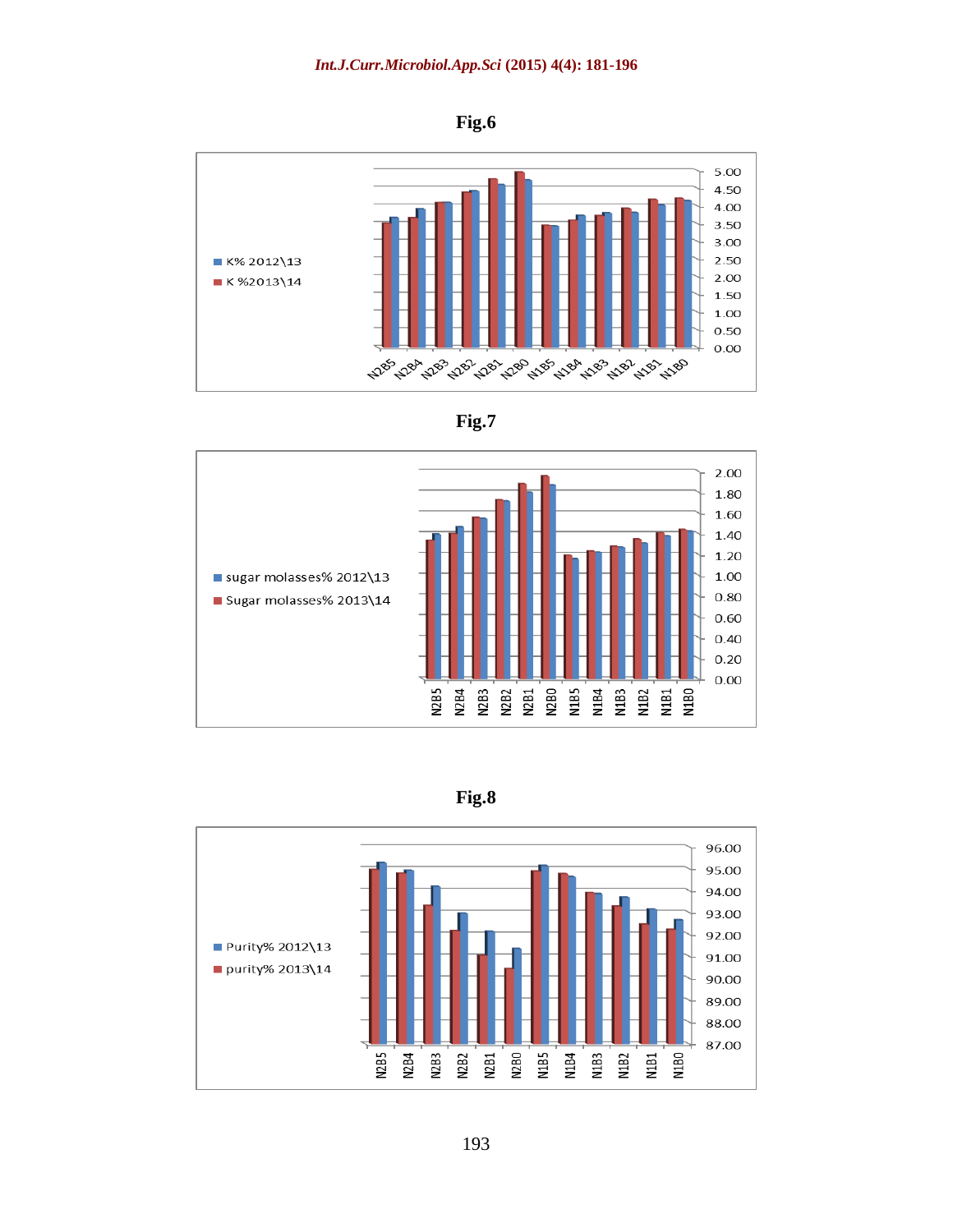On the other hand, the highest values of loss sugar %, loss sugar yield and impurities in terms of  $(α$ - amino- N, Na and K) were recorded due to the interaction between 100  $(N_1)$  kg N /fed and 0  $(B_0)$  ppm boron. It could be recommended that to maximize sugar beet yields and root quality,  $140 \, (N_2)$ kg N /fed together with  $120$  (B<sub>4</sub>) and  $150$  $(B_5)$  ppm boron should be applied.

### **Yield analysis study**

**Correlation coefficient:** The correlation coefficients in Tables 5 and 6 between gross sugar yield and each of root length and diameter, root and top fresh weight, root and top yield, gross sugar and purity (%) were computed in order to throw light on the relationship of effectual traits interest. Positive and highly significant ( $P \leq 0.01$ ) correlations were obtained between gross sugar yield and each of root yield in  $1<sup>st</sup>$ season  $r = 0.951^{**}$  and in  $2^{nd}$  season  $r =$  $0.987^{**}$ , as well as gross sugar (%) in 1st season  $r = 0.931^{**}$  and in  $2^{nd}$  season  $r =$ 0.947**\*\***. Also, positive and highly significant correlation coefficient were seen between root yield and top yield in  $1<sup>st</sup>$  season  $r =$  $0.847^{**}$  and in  $2^{nd}$  season  $r = 0.947^{**}$ , as well as between root yield and gross sugar (%) in  $1<sup>st</sup>$  season r = 0.774<sup>\*\*</sup> and in 2<sup>nd</sup> season r = 0.885**\*\***. Positive and highly significant correlations were obtained between gross sugar yield and each of purity  $(\%)$  in 1<sup>st</sup> season  $r = 0.538^{**}$  and in  $2^{nd}$  season  $r =$ 0.5933**\*\***. The results obtained in Table 7 clarify that there are three traits *i.e*. root yield, gross sugar (%) and root length in 2012/13 season and six ones *i.e*. root yield, gross sugar (%), top fresh weight, root fresh weight, purity (%) and root length in 2013/14 season were significantly (P  $\leq$ 0.001) contributed to variation in gross sugar yield.

### **References**

- Abbas, M.S., Dewdar, M.H., Gaber, E.I., Abd El- Aleem, H.A. 2014. Impact of boron foliar application on quantity and quality traits of sugar beet (*Beta vulgaris* L.) in Egypt. *Res. J. Pharma. Biol. Chem. Sci.,* 5(5): 143–151.
- Abd El- Motagally, F.M.F., Attia K.K. 2009. Response of sugar beet plants to nitrogen and potassium fertilization in sandy calcareous soil. *Int. J. Agricult. Biol.,* 11(6): 695–700.
- Abido, W.A.E. 2012. Sugar beet productivity as affected by foliar spraying with methanol and boron. *Int. J. Agricult. Sci.,* 4(7): 287–292.
- Armin, M., Asgharipour, M.R. 2012. Effect of time and concentration of boron foliar application on yield and quality of sugar beet. *Am. Eur. J. Agric. Environ. Sci.,* 12(4): 444–448.
- Awad-Allah, M.A., Abd El Lattief, E.A., Ahmed, M.S.H. 2007. Influence of nitrogen fertilizer and elemental sulphur levels on productivity and technological characteristics of sugar beet under middle Egypt conditions. *Assiut J. Agric. Sci.,*  $38(3): 1-16.$
- Barker, A.V., Pilbeam, D.J. (Eds). 2007. Handbook of plant nutrition. Books in soils, plants and the environment. Boron by Umesh C. Gupta. Pp. 241–278.
- Cooke, D.A., Scott, R.K. 1993. The sugar beet crop. Chapman and Hall, London, Pp. 262–265.
- Dewdar, M.D.H., Abbas, M.S., Gaber, E.I., Abd El-Aleem H.A. 2015. Influence of time addition and rates of boron foliar application on growth, quality and yield traits of sugar beet. *Int. J. Curr. Microbiol. App. Sci.,* 4(2): 231–238.
- Dordas, C., Apostolidesm, G.E., Goundra, O. 2007. Boron application affects seed yield and seed quality of sugar beets. *J. Agric. Sci.,* 145: 377–384.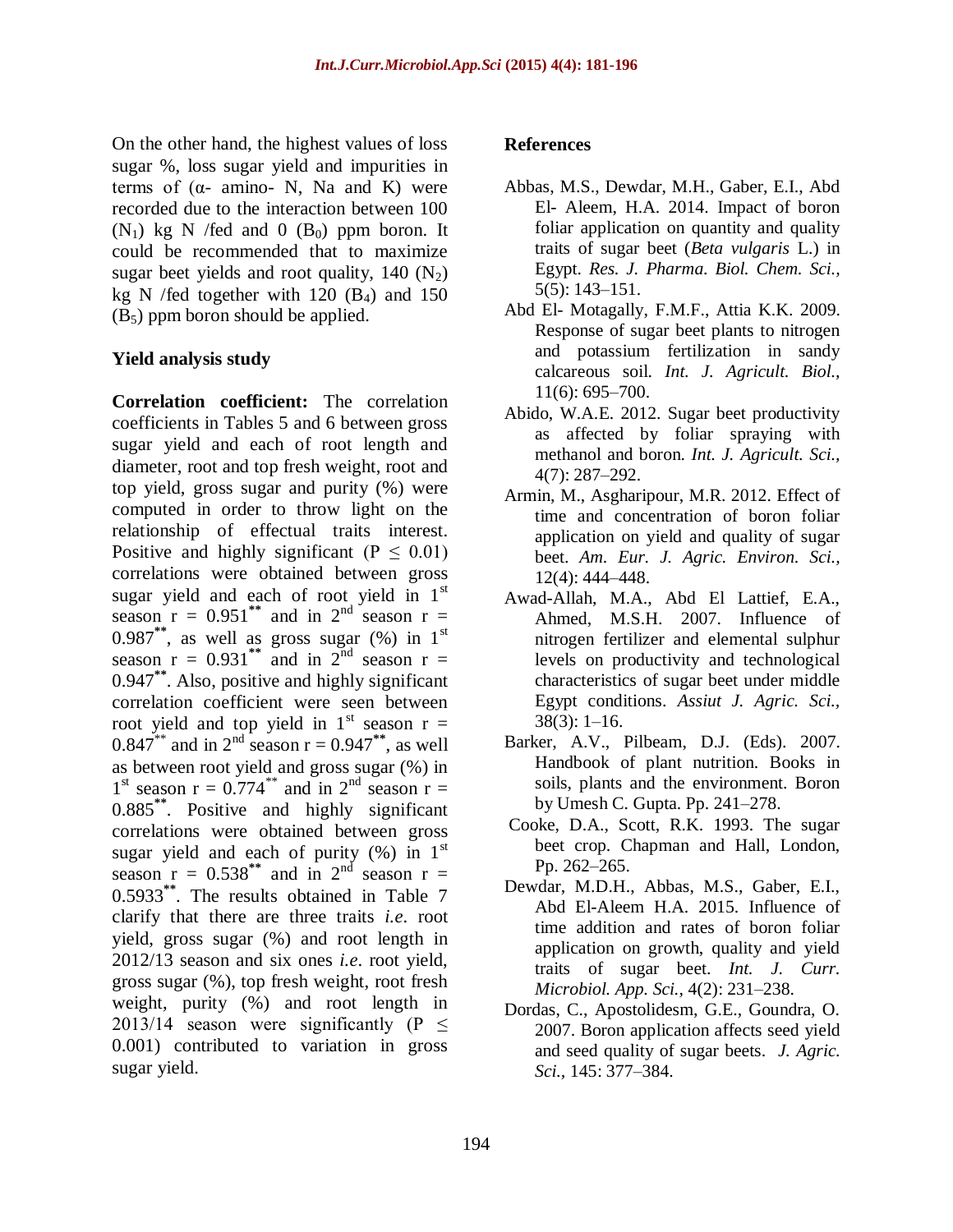- El-Harriri, D.M., Gobarah Mirvat, E. 2001: Response of growth, yield and quality of sugar beet to nitrogen and potassium fertilizers under newly reclaimed sandy soil. *J. Agric. Sci. Mansoura Univ.,* 26(10): 5895–5907.
- FAO, IFA. 2000. Fertilizers and their use. A pocket guide for extension officers,  $4<sup>th</sup>$ . edn. Food and agriculture organization of the United Nations-International Fertilizer Industry Association, Rome.
- Gerendas, J., Sattelmatcher, B. 1990. Plant nutrition physiology and application. Pp. 33–37.
- Gezgin, S., Hamurcu, M., Apaydin, M. 2001. Effect of boron application on the yield and quality of sugar beet. *Turk. J. Agric. Forestry.,* 25: 89–95.
- Gobarah Mirvat, E., Magda H. Mohamed, Manal F. Mohamed, Tawfik, M.M. 2011. Potential of biofertilization for sustainable production of sugar (*Beta vulgaris,* L*.*) in newly reclaimed sandy soil. *Int. J. Acad. Res.,* 3(6): 120–125.
- Gobarah Mirvat, E., Mekki, B.B. 2005. Influence of boron application on yield and juice quality of some sugar beet cultivars grown under saline soil conditions. *J. Appl. Sci. Res.,* 1(5): 373– 379.
- Gomez, K.A., Gomez, A.A. 1984. Statistical procedures for agricultural research. Book John Willey and Sons Inc., New York.
- Harvey, G.W., Dotton, J.V. 1993. Root quality and processing. In: The sugar beet crop science into practice, D.A. Cooke and R.K. Scatt (Eds). Chapman & Hall, London. Pp. 571–617.
- Hellal, F.A., Taalab, A.S., Safaa, A.M. 2009. Influence of nitrogen and boron nutrition on nutrient balance and Sugar beet yield grown in calcareous Soil. *Ozean J. Appl. Sci.,* 2(1): 1–10.
- Hoffmann, C.M. 2005. Changes in N composition of sugar beet varieties in response to increasing N supply. *J. Agron. Crop Sci.,* 191: 138–145.
- Jaszczolt, E. 1998. Effect of two methods of fertilizing sugar beet with trace elements

on the yields of roots and sugar. *Gazeta-Cukrownicza,* 106: 232–234.

- Jozefyova, L., Pulkrabek, J., Urban, J. 2004. Effect of harvest time on sugar beet fertilized with increased nitrogen. *Food, Agricul. Environ.,* 2(1): 232–237.
- Kandil, A.A., Badawi, M.A., El-Moursy, S.A., Abdou, U.M.A. 2004. Effect of planting dates, nitrogen levels and bio-fertilization treatments on 1: growth attributes of sugar beet (*beta vulgaris,* L*). Sci. J. King Faisal Univ. (Basic and applied sciences),* 5(2– 1425): 227–237.
- Kristek, A., Stojic, B., Kristek, S. 2009. *Agricult. Sci. Prof. Rev.,* 12(1): 22–26.
- Lauer, J.G. 1995. Plant density and nitrogen rate effects on sugar beet yield and quality early in harvest. *Agron. J.,* 87: 586–951.
- Leilah, A.A., Badawi, M.A., Said, E.M., Ghonema, M.H., Abdou, M.A.E. 2005. Effect of planting dates, plant population and nitrogen fertilization on sugar beet productivity under the newly reclaimed sandy soils in Egypt. *Sci. J. King Faisal Univ. (Basic and Applied Sciences),* 6(1– 1426): 95–110.
- Loomis, W.D., Durst, R.W. 1992*.* Chemistry and biology of boron. *Biofactors,* 3: 229– 239.
- Manderscheid, R., Pacholski, A., Weigel, H. 2010. Effect of free air carbon dioxide enrichment combined with two nitrogen levels on growth, yield and yield quality of sugar beet: Evidence for a sink limitation of beet growth under elevated CO2. *Europ. J. Agron.,* 32: 228–239.
- McGinnus, R.A. 1971. Sugar beet technology,  $2<sup>nd</sup>$ edn. sugar beet development foundation, Fort., Color, U.S.A.
- Mekdad, A.A.A. 2012. Response of yield and quality of some sugar beet varieties *(Beta vulgaris, L.)* to plant density and nitrogen fertilizer under new reclaimed soil conditions. Ph.D. Thesis, fac. Agric. Fayoum Univ.
- Nawar, F.R.R., Saleh, S.A. 2003. Effect of plant spacing and nitrogen fertilizer levels on yield and yield components of sugar